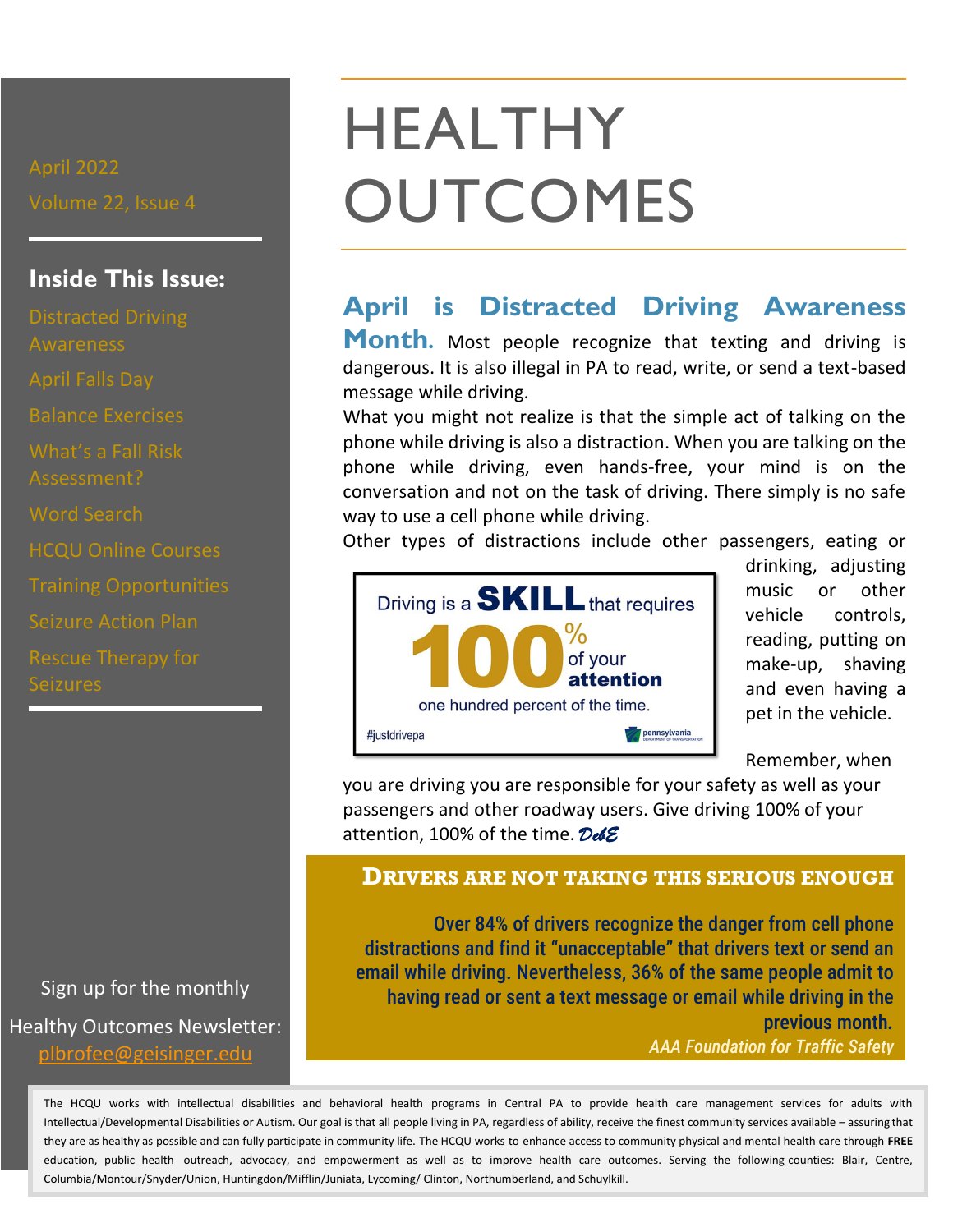## APRIL FALLS DAY: RAISING AWARENESS ON FALL PREVENTION

### WE ALL FALL DOWN

Falls are the most common cause of injury and death among people 65 years and older.

steps to correct them may prevent unexpected **live a healthier life?** Identifying hazards in the home and taking simple injuries.

#### **Injury Risk Increases with…**

- Changes in vision, hearing, muscle tone and reflexes
- Alcohol consumption
- Medication side effects

#### **Personal Safety – To Do's**

- Stay active and healthy
- Know your limits

#### **Kitchen Safety**

- Avoid cooking in long sleeves
- Use oven mitts or hot pads
- Keep pot handles turned inward
- Have a fire extinguisher close at hand
- Unplug electrical appliances
- Dial 9-1-1 in case of an emergency

#### **Living Room and Hallways**

- Install smoke detectors, replace batteries every 6 months
- Provide adequate lighting
- Use light bulb wattage as recommended
- Avoid throw rugs on floors
- Keep hallways, stairs, and doorways clutter free
- Avoid long extension/electrical cords

While it's not possible to completely [prevent a fall,](https://www.hopkinsmedicine.org/healthlibrary/conditions/adult/non-traumatic_emergencies/older_adults_preventing_falls_85,p00830) exercises that focus on balance and strength training can [reduce](https://www.hopkinsmedicine.org/health/healthy_aging/healthy_body/4-ways-improve-fall-safety)  [the risk of falling.](https://www.hopkinsmedicine.org/health/healthy_aging/healthy_body/4-ways-improve-fall-safety) Visit *[NHS for simple](https://www.nhs.uk/live-well/exercise/balance-exercises/)* **[balance exercises](https://www.nhs.uk/live-well/exercise/balance-exercises/)** that can be done at home to help improve your health and mobility.



#### **HEEL-TO-TOE STANDING/WALKING**

helps keep balance when you have to walk through a narrow space. With fingertips on something solid to help balance, stand heel-to-toe, bend your knees slightly and keep still for ten seconds. Vary the exercise by walking slowly, placing your heel to touch the toe of the other foot.

Contact the HCQU if your agency or Supports Coordination Unit needs training or technical assistance.

*Continued page 3 …* Complete our **[HCQU REFERRAL REQUEST F](https://www.geisinger.org/-/media/OneGeisinger/pdfs/ghs/patient-care/for-professionals/professional-resources/hcqu/Referral-Form.pdf?la=en)ORM.**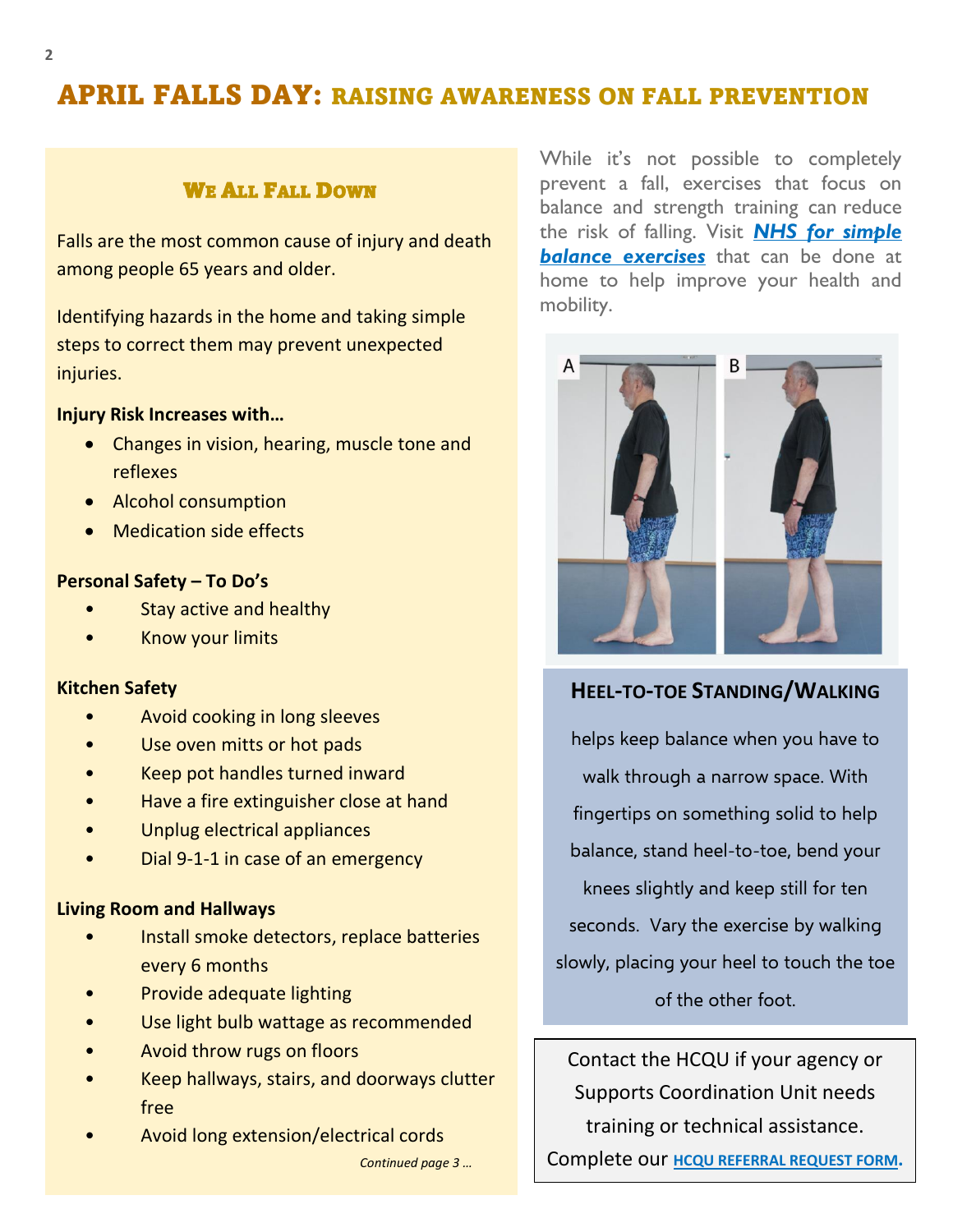FALLS ARE THE LEADING CAUSE OF FATAL INJURY AND THE MOST COMMON CAUSE OF NONFATAL TRAUMA RELATED HOSPITAL ADMISSIONS AMONG OLDER ADULTS. *NATIONAL COUNCIL ON AGING* 

## WHAT'S A FALL RISK ASSESSMENT?

A *fall risk assessment* is used to find out if you have a low, moderate, or high risk of falling. This assessment should be completed upon admission to services, after any change in condition, and annually.

(The Center for Disease Control and Prevention (CDC) and the American Geriatric Society recommend yearly fall assessment screening for all adults 65 years of age and older.)

## BE PRO ACTIVE

- *1) Identify individuals who are at risk of falling*
- *2) Screen their settings*
- *3) Assess their risk factors*
- *4) Develop preventative strategies to protect the individual*
- *5) Discuss fall risk and prevention with healthcare providers*

#### **WE ALL FALL DOWN** *(Continued from page 2)*

#### **Bedroom Safety**

- Never smoke in bed
- Check electric blankets for cracks in wiring
- Do not place anything on top of electric blanket, including pets
- Keep space heaters at a safe distance
- Keep bedside light within easy reach
- Place smoke detector outside bedroom door
- Wear snug fitting slippers no "slides"

#### **Bathroom Safety**

- Install handrails/grab bars for tub and shower
- Use a rubber bathmat
- Use a shower chair with handheld shower
- Keep hot water heater between 100 120 degrees F
- Use elevated toilet seat
- Use non-skid rugs
- Keep electrical appliances unplugged

#### **Stairways**

- Keep stairway clutter free
- Install handrails on both sides of stairs
- Hold handrail while on stairway
- Use adequate stairway lighting

#### **Ladders or Step Stools**

- Use wide-based stepstool or ladder
- Do not stand above knee height on ladder
- Confirm base of stepstool ladder is secured
- Tell someone you are going outside to use the ladder

Environmental assessments should be done regularly as part of Fall Prevention. *DebE* 

> *Deborah Erdman RN MSN CCRN TCRN Geisinger Outreach/Injury Prevention Coordinator*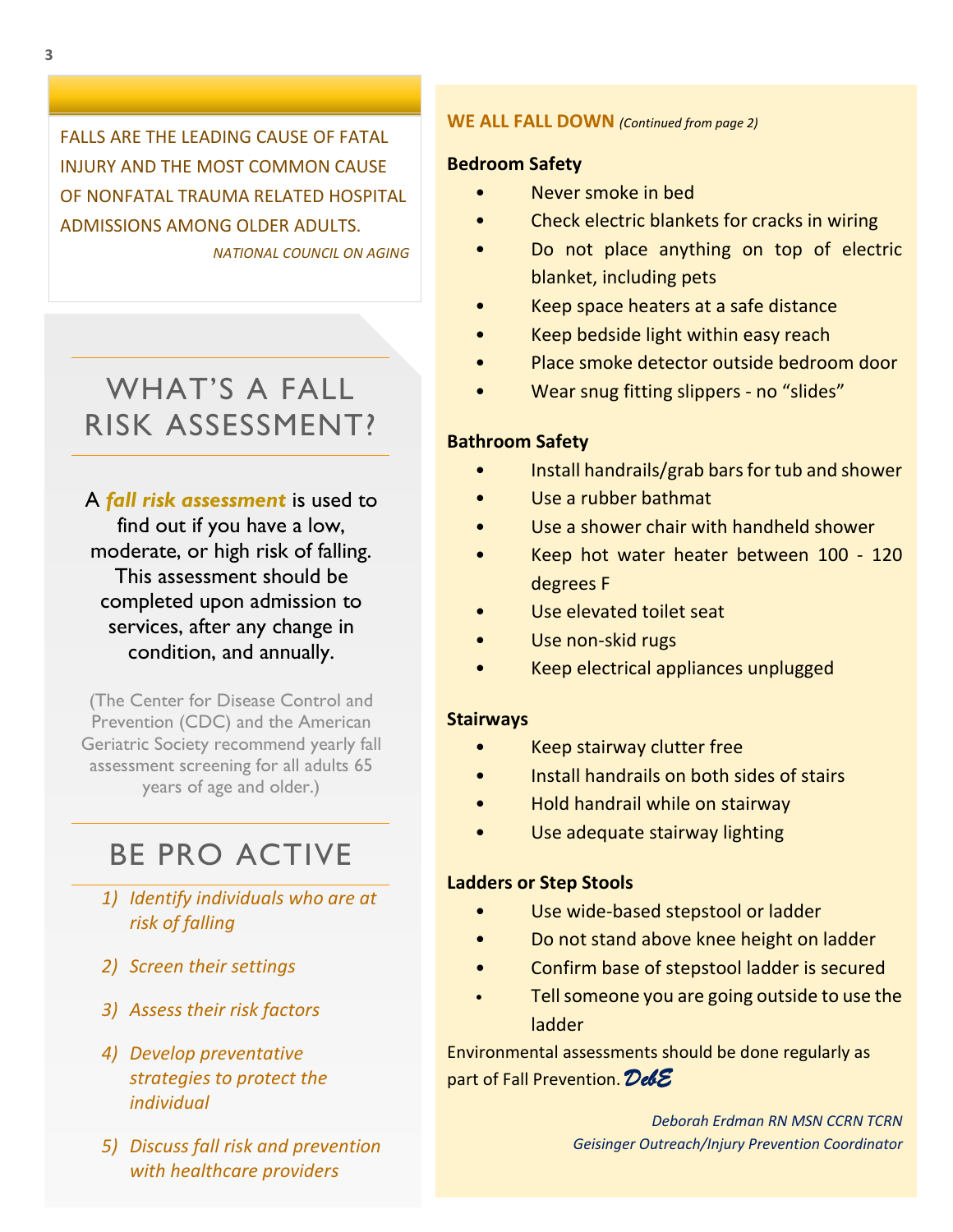## **Slips, Trips and Falls** *Find the words associated with falls.*

|   |   |   |   |   |   |   |   |   |   |   |   |   |   | Footwear           |
|---|---|---|---|---|---|---|---|---|---|---|---|---|---|--------------------|
| Α | E | Ε | E | C | 0 | N | F | U | S | Ι | 0 | N | 0 | <b>Throw Rugs</b>  |
| D | Ι | N | J | U | R | Υ | 0 | C | 0 | R | D | S | E | Stepstool          |
|   |   |   |   |   |   |   |   |   |   |   |   |   |   | <b>Handrails</b>   |
| н | A | N | D | R | Α | I | L | S | I | C | E | S | Ε | <b>Stairs</b>      |
| R | I | P | Т | G | F | 0 | 0 | Τ | W | Ε | A | R | Z | <b>Danger</b>      |
|   |   |   |   |   |   |   |   |   |   |   |   |   |   | <b>Poor Vision</b> |
| A | R | Т | N | 0 | I | S | I | ٧ | R | 0 | 0 | Ρ | Ρ | Confusion          |
| S | M | E | Α | K | N | E | S | S | Н | Т | Ι | Ι | L | <b>Injury</b>      |
|   |   |   |   |   |   |   |   |   |   |   |   |   |   | <b>Alcohol</b>     |
| т | E | C | N | A | L | A | B | Т | A | M | R | н | I | <b>Balance</b>     |
| A | Α | S | E | Χ | E | L | F | E | R | Τ | 0 | Α | G | Ladder             |
|   |   |   |   |   |   |   |   |   |   |   |   |   |   | <b>Reflexes</b>    |
| I | C | L | U | Τ | Т | E | R | Ρ | E | E | U | z | Н | <b>Trip</b>        |
| R | G | D | Α | N | G | E | R | S | А | G | 0 | Α | Т | Age                |
|   |   |   |   |   |   |   |   |   |   |   |   |   |   | <b>Medication</b>  |
| S | G | U | R | W | 0 | R | Н | Т | Ε | 0 | Α | R | I | Lighting           |
|   |   |   |   |   |   |   |   |   |   |   |   |   |   | <b>Weakness</b>    |
| M | E | D | I | C | A | Т | I | 0 | N | U | R | D | N | <b>Hazards</b>     |
| L | A | L | C | 0 | Н | 0 | L | 0 | Α | T | F | S | G | Cords              |
|   |   |   |   |   |   |   |   |   |   |   |   |   |   |                    |
| R | Τ |   | A | D | D | Ε | R |   | Ρ | Ι |   | S | F | Clutter            |
|   |   |   |   |   |   |   |   |   |   |   |   |   |   | <b>Slip</b>        |

## FREE HCQU Online Courses

We are here for your educational credit needs! Our courses are great for DSPs or anyone interested in expanding their knowledge of different healthcare issues. We offer free health-related courses such as Aging and Developmental Disabilities, Allergy Awareness, Bowel Management and Dental Health.

**The Alzheimer course has recently been revised***.* Visit **[www.geisinger.org/hcqu.](http://www.geisinger.org/hcqu)**

Falls don't just happen, and people don't just fall because they get older. Contact the **[HCQU](https://www.geisinger.org/patient-care/for-professionals/about-healthcare-quality-unit/contact-us)** to discuss Fall Prevention training needs for both staff and individuals. Together we can make a difference.



**Ice**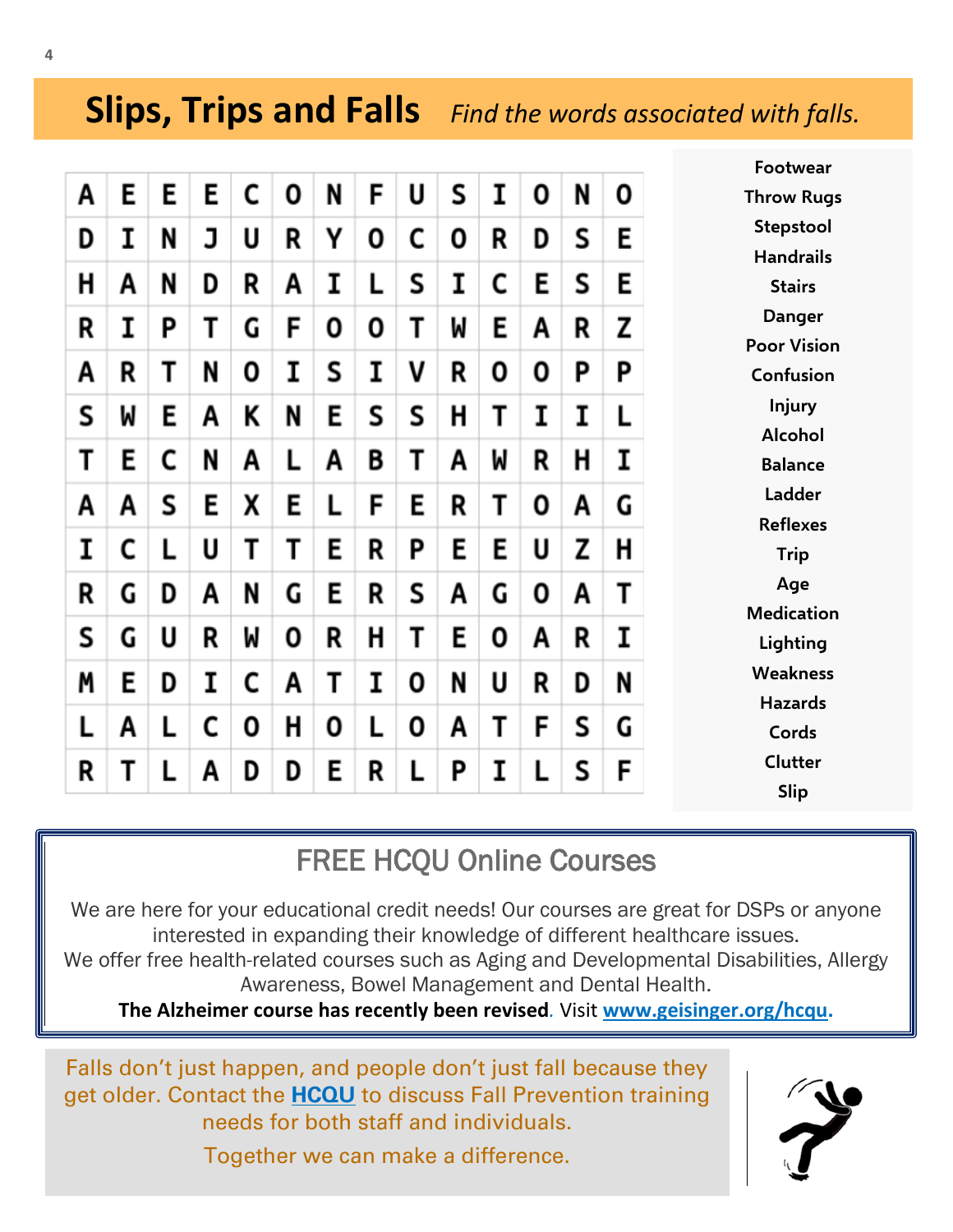# **TRAINING OPPORTUNITIES AVAILABLE**

**Online Dating Safety** *presented by Sadie Jordan, BA Medical Advocacy Coordinator (One Training-Two Sessions Offered)*

While chatting with a stranger may seem new and exciting, we want to make sure that you stay safe and have fun at the same time. During this training, we will review steps you can take to increase your safety when interacting with others through online dating apps and services—whether you are interacting virtually or in person. Register in advance.

## **Online Dating Safety- 10am**

When: Mar 29, 2022 10:00 AM Eastern Time (US and Canada)

## **REGISTER**

## **Online Dating Safety- 3:30pm**

When: Mar 29, 2022 03:30 PM Eastern Time (US and Canada)

## **REGISTER**

After registering, a confirmation email containing information about joining the meeting will be sent.



Every year, millions of men, women, and children are trafficked worldwide - including right here in the United States. It can happen in any community.

## **HUMAN TRAFFICKING**

**FREE RN CEs**

WORKING WITH INDIVIDUALS W IDD

## **April 28th, 2022 10:00 - 11:30 am**

**Registration is limited to 100 people.**

Presented by Sadie Jordan, BA Medical Advocacy Coordinator, The Women's Center Medical Advocacy Program

## **[Registration Information Here](https://www.geisinger.org/-/media/OneGeisinger/pdfs/ghs/patient-care/for-professionals/professional-resources/hcqu/Human-Trafficking-Flyer-April-2022.pdf?la=en)**



## APRIL 18TH @1 PM: WHAT'S IN SEASON FOR SPRING?

Join Weis Dietitian Melissa this April to learn about what produce is in season for the spring. Enjoy an informational session followed by a recipe demonstration to show you how to put together an easy spring smoothie.

### Recipe:

[https://www.weismarkets.com/recipes/golden](https://nam12.safelinks.protection.outlook.com/?url=https%3A%2F%2Fwww.weismarkets.com%2Frecipes%2Fgolden-kiwi-smoothie%2F2262&data=04%7C01%7Cplbrofee%40geisinger.edu%7Cc458f3dad6bf49ac4dad08da01dfa3b6%7C37d46c567c664402a16055c2313b910d%7C0%7C0%7C637824357285988671%7CUnknown%7CTWFpbGZsb3d8eyJWIjoiMC4wLjAwMDAiLCJQIjoiV2luMzIiLCJBTiI6Ik1haWwiLCJXVCI6Mn0%3D%7C3000&sdata=SGe3LNpCDPI9kks31mmAQ1HjMvHSrVsE5rvXVwtUYyk%3D&reserved=0)[kiwi-smoothie/2262](https://nam12.safelinks.protection.outlook.com/?url=https%3A%2F%2Fwww.weismarkets.com%2Frecipes%2Fgolden-kiwi-smoothie%2F2262&data=04%7C01%7Cplbrofee%40geisinger.edu%7Cc458f3dad6bf49ac4dad08da01dfa3b6%7C37d46c567c664402a16055c2313b910d%7C0%7C0%7C637824357285988671%7CUnknown%7CTWFpbGZsb3d8eyJWIjoiMC4wLjAwMDAiLCJQIjoiV2luMzIiLCJBTiI6Ik1haWwiLCJXVCI6Mn0%3D%7C3000&sdata=SGe3LNpCDPI9kks31mmAQ1HjMvHSrVsE5rvXVwtUYyk%3D&reserved=0)

## Zoom link:

[https://zoom.us/j/91080190537?pwd=Nk5TZHVJRX](https://nam12.safelinks.protection.outlook.com/?url=https%3A%2F%2Fzoom.us%2Fj%2F91080190537%3Fpwd%3DNk5TZHVJRXhMdnlZZHZMcW03SEpzUT09&data=04%7C01%7Cplbrofee%40geisinger.edu%7Cc458f3dad6bf49ac4dad08da01dfa3b6%7C37d46c567c664402a16055c2313b910d%7C0%7C0%7C637824357285988671%7CUnknown%7CTWFpbGZsb3d8eyJWIjoiMC4wLjAwMDAiLCJQIjoiV2luMzIiLCJBTiI6Ik1haWwiLCJXVCI6Mn0%3D%7C3000&sdata=7HXXp3thI%2BgLw5XPy8ksvJ%2BdYrxnOcSTqc7X1mMkN%2Bc%3D&reserved=0) [hMdnlZZHZMcW03SEpzUT09](https://nam12.safelinks.protection.outlook.com/?url=https%3A%2F%2Fzoom.us%2Fj%2F91080190537%3Fpwd%3DNk5TZHVJRXhMdnlZZHZMcW03SEpzUT09&data=04%7C01%7Cplbrofee%40geisinger.edu%7Cc458f3dad6bf49ac4dad08da01dfa3b6%7C37d46c567c664402a16055c2313b910d%7C0%7C0%7C637824357285988671%7CUnknown%7CTWFpbGZsb3d8eyJWIjoiMC4wLjAwMDAiLCJQIjoiV2luMzIiLCJBTiI6Ik1haWwiLCJXVCI6Mn0%3D%7C3000&sdata=7HXXp3thI%2BgLw5XPy8ksvJ%2BdYrxnOcSTqc7X1mMkN%2Bc%3D&reserved=0)

Password: 7fdbdcb94f

**V[IEW FLYER](https://www.geisinger.org/-/media/OneGeisinger/pdfs/ghs/patient-care/for-professionals/professional-resources/hcqu/Weis-Markets-Cook-Along-April-2022.pdf?la=en)  [HERE](https://www.geisinger.org/-/media/OneGeisinger/pdfs/ghs/patient-care/for-professionals/professional-resources/hcqu/Weis-Markets-Cook-Along-April-2022.pdf?la=en)**



*Golden Kiwi Smoothie*